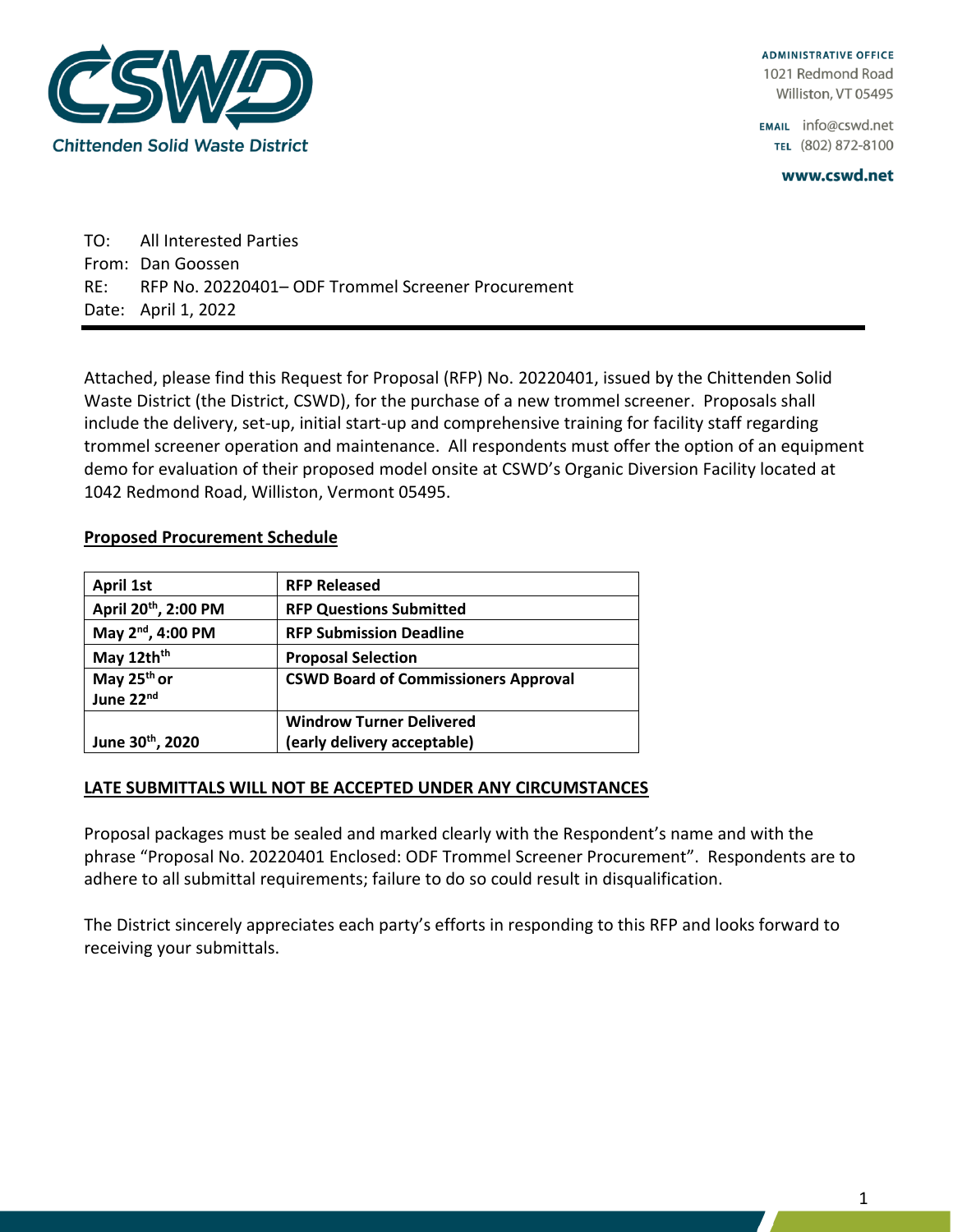## TABLE OF CONTENTS

|     | <b>SECTION</b>                     |    |
|-----|------------------------------------|----|
| 1.0 | <b>INTRODUCTION</b>                | 3  |
| 2.0 | BACKGROUND AND GENERAL INFORMATION | 3  |
| 3.0 | PROPOSAL INSTRUCTIONS              | 4  |
| 4.0 | EVALUATION AND SELECTION PROCESS   | 6  |
| 5.0 | <b>SCOPE OF WORK</b>               | 7  |
| 6.0 | <b>EQUIPMENT SPECIFICATIONS</b>    |    |
| 7.0 | <b>GENERAL SPECIFICATIONS</b>      | 9  |
| 8.0 | <b>TERMS AND AGREEMENTS</b>        | 9  |
| 9.0 | <b>QUESTIONS</b>                   | 10 |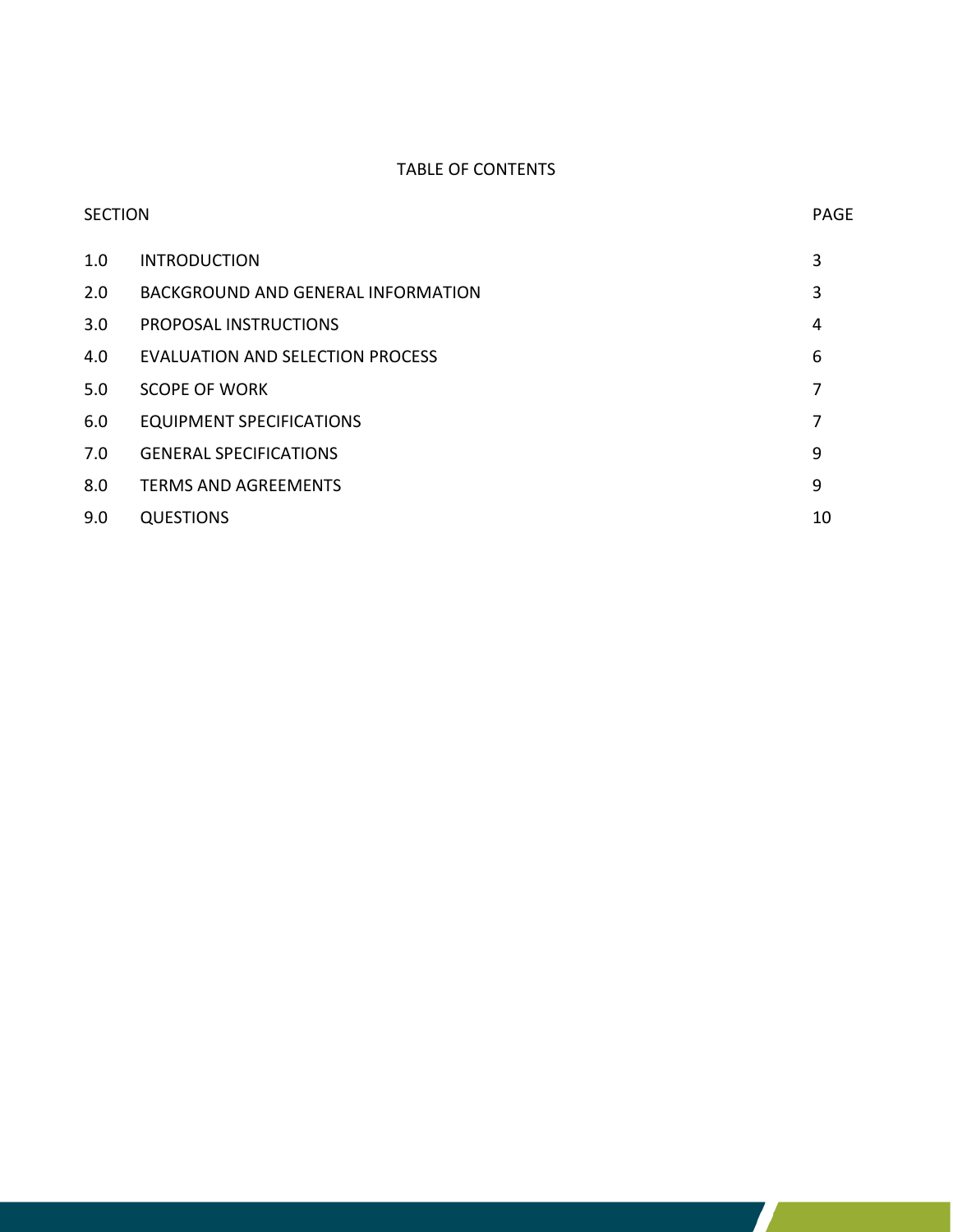### **REQUEST FOR PROPOSAL NO. 20220401 FOR ODF Trommel Screener Procurement**

## **1.0 INTRODUCTION**

The Chittenden Solid Waste District (the District, CSWD) hereby solicits proposals from qualified Respondents to provide a new trommel screener. Purchase price shall include delivery, set-up, initial start-up and comprehensive training for the facility staff regarding trommel screener operation and maintenance. Proposals are sought from manufacturers, partnerships or firms that have experience in trommel screener design, sales and installation at organics processing facilities. The Respondent's Proposal must be organized according to the outline set forth in Section 3.0 PROPOSAL INSTRUCTIONS of this RFP.

# **2.0 BACKGROUND AND GENERAL INFORMATION**

CSWD was created in March 1987 by the Vermont State Legislature as part of Act 78, Vermont's first solid waste law. Under this law, solid waste districts formed throughout the State to find regional solutions to solid waste disposal issues by providing for the efficient, economical, and environmentally sound management of solid waste generated by residents and businesses within its member towns and cities. CSWD is the largest solid waste district in the State of Vermont, serving 18 communities with a combined population of approximately 165,000. It is essentially a municipality, a public, taxexempt entity with a distinct legal existence from the State (not a department or agency of state government) and with accompanying statutory authorities granted. The District is responsible for managing activities such as source reduction, recycling, composting, waste processing facilities, and caring for three closed landfills.

An 18-member Board of Commissioners is the governing body of CSWD. The Board sets policy on solid waste management in its member communities and hires an Executive Director to provide administrative, professional, and supervisory work in directing the operations of CSWD. Each of the District member municipalities appoints a representative and an alternate member to serve on the Board. The Executive Director exercises administrative authority over the operations of the solid waste district in conformance with the policies and objectives set forth by the Board of Commissioners.

The District owns or owns and operates several facilities: the Organics Diversion Facility (aka Green Mountain Compost), located at 1042 Redmond Road in Williston; a Materials Recovery Facility (MRF) located at 357 Avenue C; a household hazardous waste processing facility known as the Environmental Depot, located at 1011 Airport Parkway, South Burlington; and six Drop-Off Centers at various locations in Chittenden County. In addition to these facilities, the District also maintains and monitors three closed landfills in Williston.

The District's mission is to reduce and manage the solid waste generated within Chittenden County in an environmentally sound, efficient, effective and economical manner.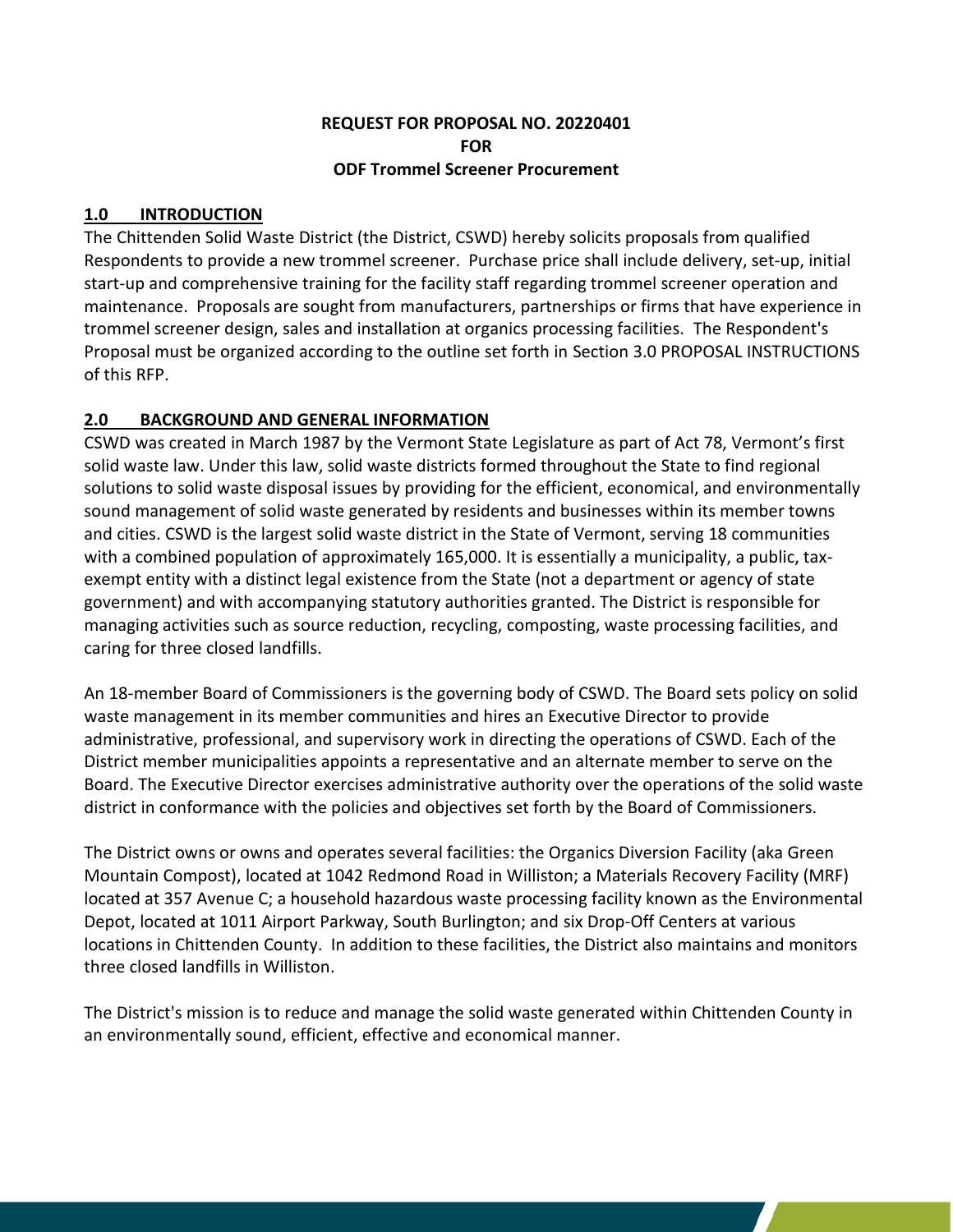### **3.0 PROPOSAL Instructions**

Respondents are welcome to submit more than one proposal if desired. Three (3) copies of the written proposal must be delivered to the District no later than 4:00 PM on May 2nd, 2022. Proposals received after this time will not be considered and will be returned unopened to the Respondents. Proposal containers must be sealed and clearly and conspicuously marked on the outside with the Respondent's name and identified as follows: **PROPOSAL No. 20220401 Enclosed: Trommel Screener Procurement.** Emailing a proposal is an acceptable form of submission; please include the proposal reference in the subject line. No blame shall be attached to any District employee for opening any proposal not so marked. proposals should be addressed to:

> Dan Goossen, Director of Composting Chittenden Solid Waste District 1021 Redmond Road Williston, VT 05495 dgoossen@greenmountaincompost.com

### **There will be no public opening or reading of responses received.**

The proposals shall be considered valid for a period of at least sixty (60) days and must contain a statement to that effect. The proposal must contain the name, address, and telephone number of an individual or individuals with authority to commit to all provisions of this RFP during the period in which the District is evaluating the Proposals. The Respondent shall bear all costs related to this RFP.

Any proposed deviations from the Scope of Work, Equipment Specifications, or General Specifications shall be clearly noted.

The proposal shall include costs, design, specifications, details and documentation for a trommel-type screener, that meets the Equipment Specifications.

It is the District's requirement to have the awarded Respondent oversee comprehensive training for the facility operators regarding trommel screener operation and maintenance.

All proposals received will be held confidential until a vendor is selected.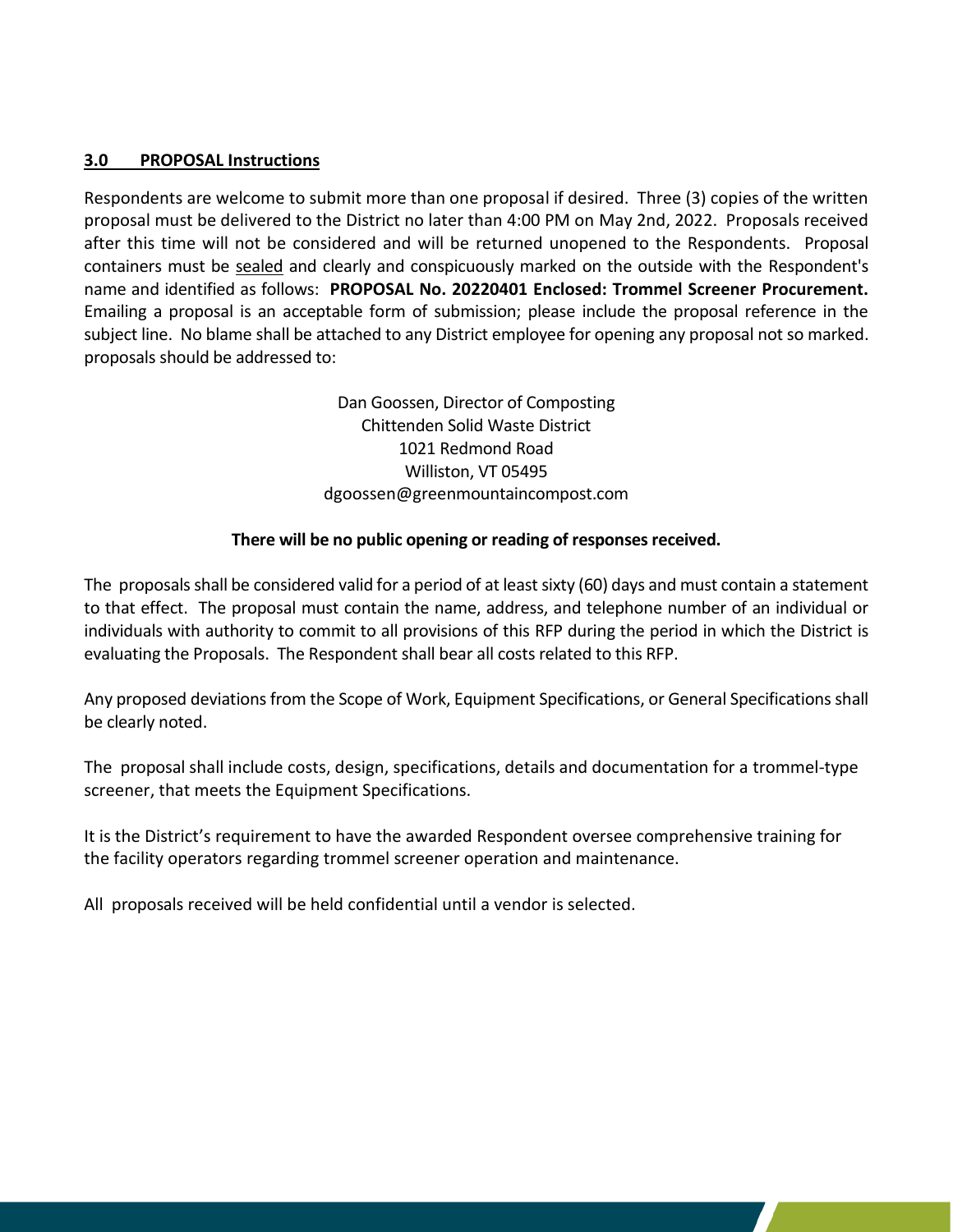## **Proposals must include the following sections in the following order:**

- I. Cover Letter
- II. Introduction
- III. Project Understanding
- IV. Statement of Qualifications
- V. Project Management and Coordination
- VI. Appendices

Proposals must be complete and marked clearly with the name of Respondent. The District considers straightforward and simple proposals to be most effective. Elaborate and extraneous materials are strongly discouraged. In keeping with the District's mission, please double-side the proposal wherever practicable.

# **3.1 Cover Letter**

The cover letter must contain:

- Identification of the Respondent;
- Identification of Respondent's key staff members proposed to be involved in the project;
- An acknowledgment of receipt of this RFP, all RFP addenda (if any), and a statement that it is understood that all conditions contained in this RFP can be incorporated into any resulting contract;
- A statement that the Proposal will remain in effect for sixty (60) days after receipt by the District;
- A statement affirming that all information contained in Respondent's Proposal is factual and is accurate (deliberately misrepresenting facts will be grounds for dismissal from consideration on this RFP); and
- The signature of an individual who is authorized to bind the Respondent contractually.

# **3.2 Introduction**

This section of the proposal should contain a brief summary of the history of the trommel screener manufacturer, highlighting its accomplishments and successes which should demonstrate knowledge of the organics industry. Demonstration of quality work performed for other solid waste entities and organics recycling facilities on a national level, will be viewed favorably during the review process. Also included in this section shall be a detailed description of:

- The closest certified maintenance service provider
	- o Estimated distance to ODF facility
	- o Hours and days of availability
- The closest certified equipment parts provider
	- o Estimated distance to ODF facility
	- o Hours and days of availability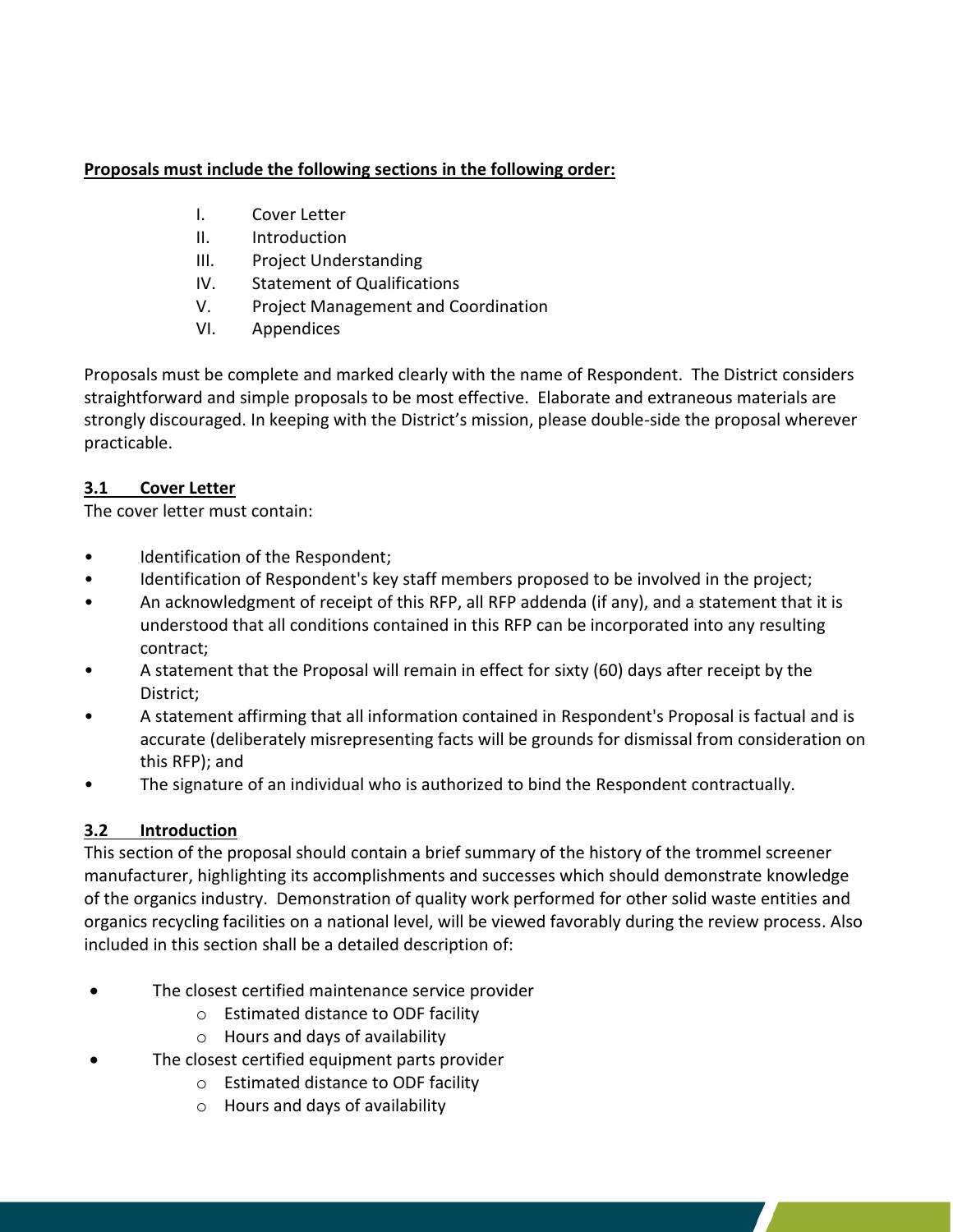# **3.3 Project Understanding**

This section of the Proposal shall provide a succinct statement of the Respondent's understanding of the District's needs.

# **3.4 Statement of Qualifications**

The statement of qualifications shall include a clear delineation of Respondent's qualifications in performing the services identified in or anticipated from the description of activities identified in Sections 5.0 Scope of Services, 6.0 Equipment Specifications, and 7.0 General Specifications. At minimum, Respondents must provide the following:

- Three references regarding the proposed trommel screener model(s) being presented
- Three references regarding equipment service regarding the proposed trommel screener model(s) being presented

## **3.5 Proposed Cost Estimate**

The Cost Estimate must be comprehensive, including the following:

- Price of equipment proposed
- Delivery schedule
- Cost for equipment training
- 2<sup>nd</sup> drum priced individually
- Optional equipment priced individually
- Any financing arrangements that allow for short-term leasing to be applied towards full purchase shall be included
- Include any and all municipal discounts in conjunction with any and all dealer or factory incentives or discounts
- CSWD is a tax-exempt municipality

# **3.6 Appendices**

Respondents may include any information not solicited that the Respondent believes to be relevant and important to the understanding of the proposal. Unnecessary attachments are strongly discouraged.

## **4.0 EVALUATION AND SELECTION PROCESS**

## **4.1 EVALUATION CRITERIA**

The following factors will be considered by the District regarding award of this RFP. Although some factors are more important than others, all factors are considered necessary:

| • Delivery Schedule | 25% |
|---------------------|-----|
| • Functionality     | 15% |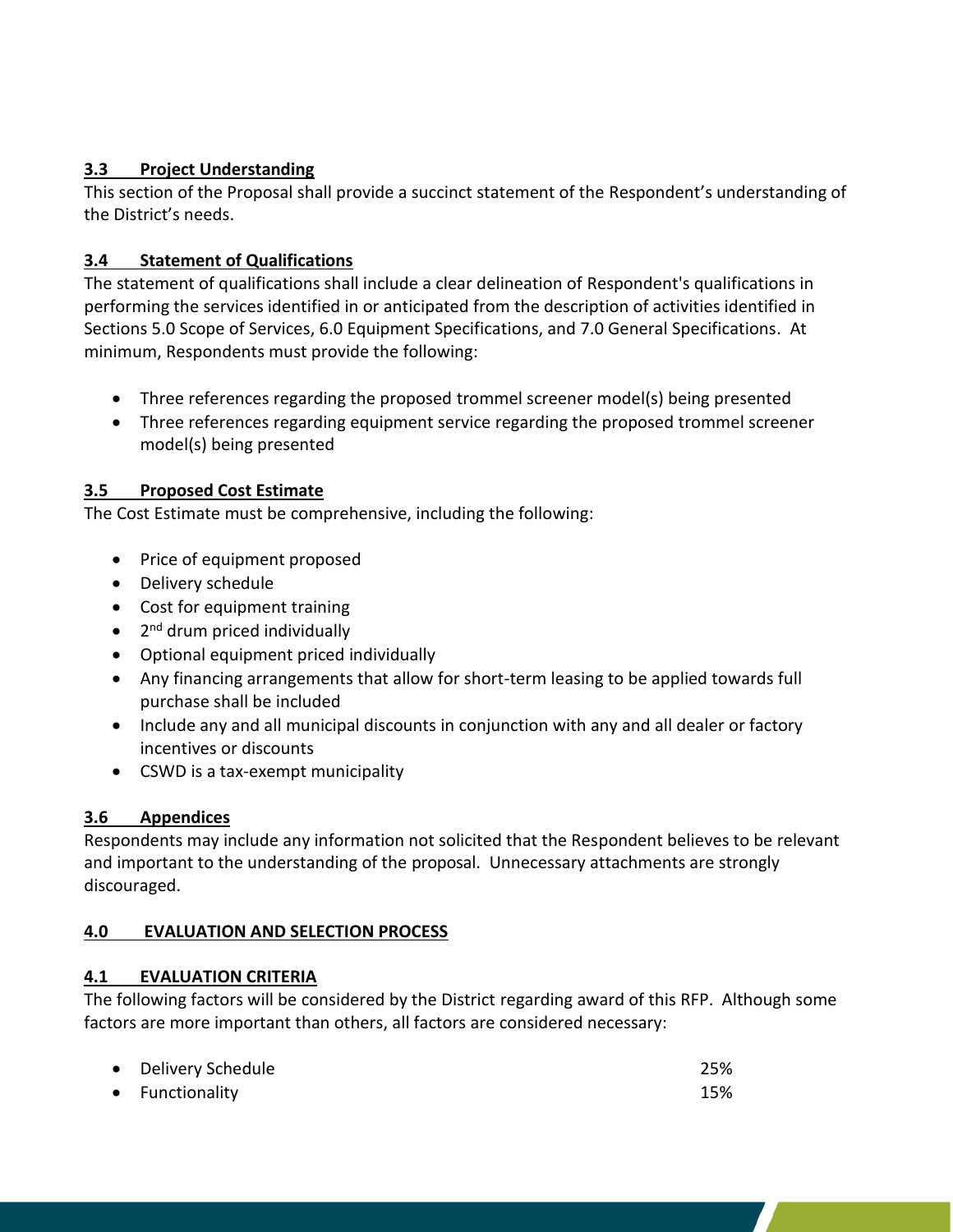- Quality of Equipment Service 15%
- Proposal Cost 45%

### **5.0 Scope of Work**

- Respondent shall provide all components required for a NEW, complete and fully functional trommel screener suitable for operation at the District's Organics Diversion Facility.
- All parts and components of this unit shall be engineered and classified as HEAVY DUTY and shall be of the size, material, and strength to sustain the load limits and severe operating conditions encountered in organic composting, while resulting in minimum wear and failure.
- Each Model proposed shall be supplied with any optional and ancillary equipment as necessary to meet the requirements of this specification.
- The District will consider machines with less than 100 hours as new.
- Notwithstanding the details presented in these specifications, it is the responsibility of the Respondent to verify the completeness of material lists and suitability of devices to meet the intent of the specifications. Any additional equipment or service required, even it not mentioned herein, shall be provided by the Respondent without claims for additional payment. It is to be understood that a fully functional operating unit satisfactory to the user is required.

### **6.0 Equipment Specifications**

- Trommel Screener Specifications: The trommel screener shall be a heavy duty, trommel drumtype compost and soil screener. Submissions shall include the base machine along with two separate, interchangeable trommel drums. The unit shall be new, the latest current model in production, and have all standard equipment normally furnished on such models including the following:
- Engine:
	- o Minimum US EPA Tier 4F compliant
	- o Horsepower: minimum 74, maximum 175
	- $\circ$  The engine should meet all current State of Vermont and Federal regulations
- Screener Drum Information Drum #1:
	- o Perforated punch plate screen
	- $\circ$  % inch x % inch square openings
	- $\circ$  Minimum Screening Surface Area: 300 ft<sup>2</sup>
	- o Throughput Capacity: 100 Cubic Yards/Hour or greater
- Screener Drum Information Drum #2:
	- o Perforated punch plate screen
	- $\circ$  2 inch x 2 inch square openings
	- $\circ$  Minimum Screening Surface Area: 300 ft<sup>2</sup>
	- o Throughput Capacity: 150 Cubic Yards/Hour or greater
- Drum Removal: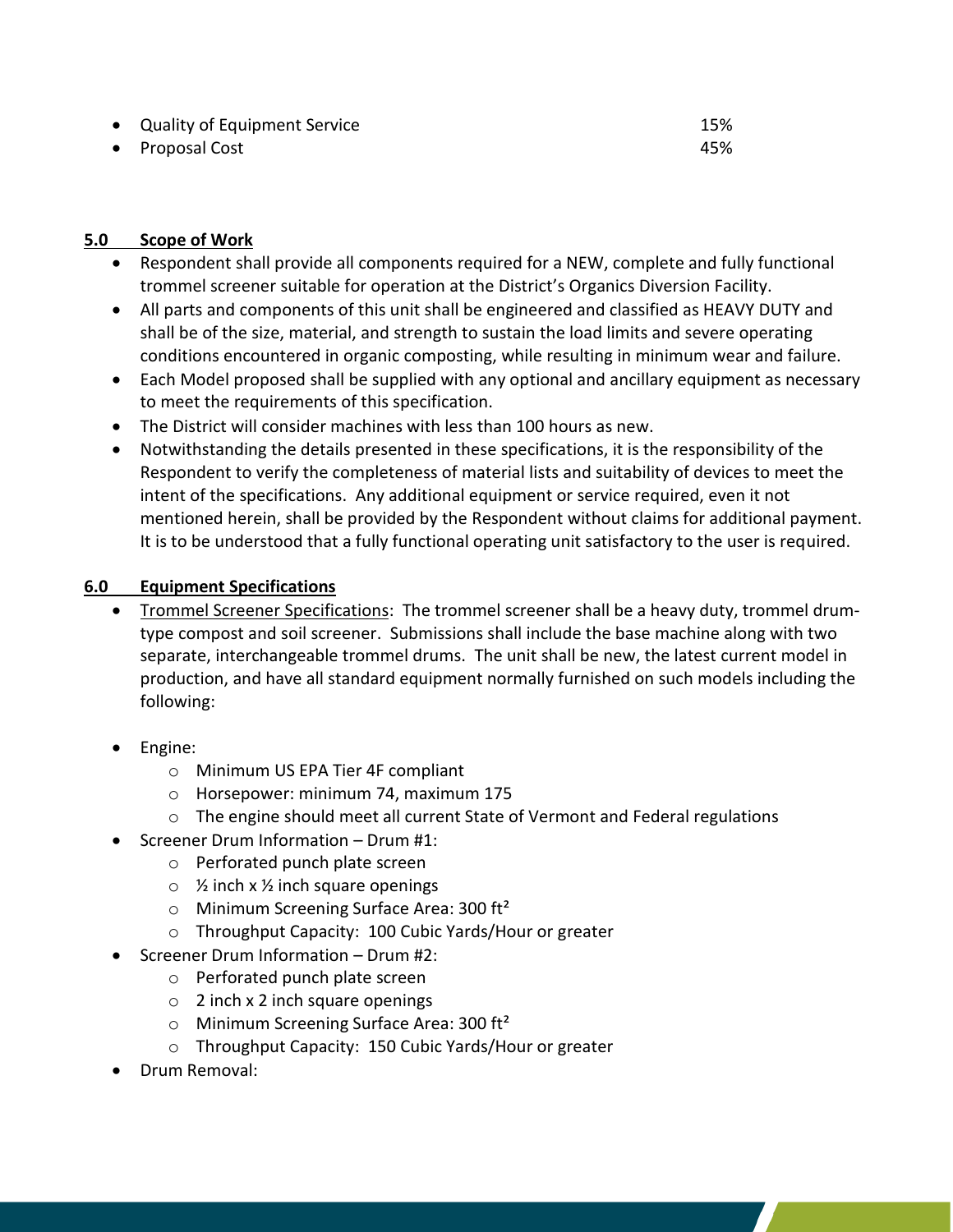- $\circ$  Drum preference will be given for designs not requiring the use of a hoist, crane, or suspension from above for removal
- o Drum swap outs must be performable by three people
- Portability:
	- o Machine should have a tracked chassis
	- o Track drive options shall include pricing for rubber track pads for minimum impact for use on concrete and asphalt services
- Safety:
	- o Must have a "white noise" type backup alarm installed to replace standard issue backup alarm
	- o Must have battery safety disconnect to assure safety during maintenance
	- o Must be equipped with OSHA-approved lock out capability for operator protection during maintenance on all energized components
	- o Must be equipped with emergency stop switches
- Machine Control:
	- o Drum speed shall be continuously adjustable
	- o Hopper belt shall be continuously adjustable
	- $\circ$  Shall include a telematic monitoring system for remote panel access and diagnostics
- Additional information to be included with submissions:
	- o Brush Cleaning System:
		- Estimated hours of use between replacement
		- Current cost of replacement brushes
	- o Fuel System
		- Capacity
		- Rated Fuel Consumption
	- o Engine access
		- Provide a 1-2 sentence description describing engine access
	- o Hydraulic system
		- Excess capacity should be noted (outline what can be added without decreasing screening performance)
	- o Hopper size
	- o Discharge Belt(s)
		- Total length
		- Total maximum discharge height
	- o Total weight of 2" drum
	- $\circ$  Total weight of  $\frac{1}{2}$ " drum
- Required Equipment additions to be priced separately:
	- o Magnetic rollers for ferrous metal separation
	- $\circ$  Vacuum air separation units designed for integration with the submitted machine
	- o Any electric drive potential (hybrid or otherwise)
	- o Additional star screen inserts
	- o Remote control operation
	- o Tipping grizzly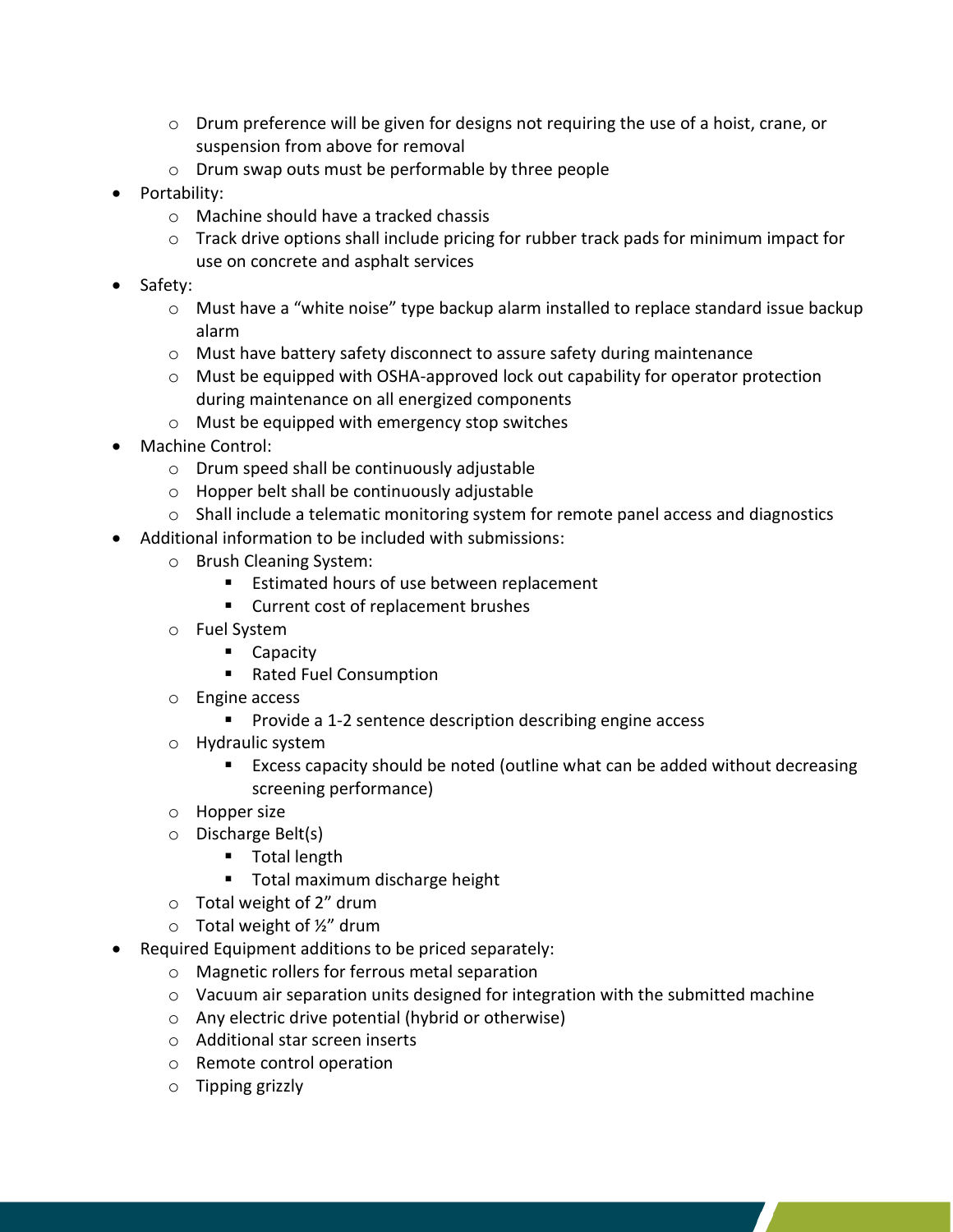- Warranty:
	- $\circ$  The Respondent shall, as part of its proposal, furnish the standard manufacturer's warranty for all goods to be furnished hereunder. Additionally, an extended warranty or a "**Total Machine Warranty"** of two (2) years/2000 hours shall be offered. Respondent shall attach a copy of the different warranties. The extended warranty shall include all parts, fluids, labor and incidentals necessary to provide the owner with a fully operational unit. The supplier shall perform warranty inspections every six months to verify that the equipment is being maintained in accordance with the warranty. These inspections will be performed at no extra cost. A written report of these inspections shall be submitted to the District. The warranty shall also include any travel time to the owner's facility. In the event that the unit needs to go to the Respondent's repair facility for warranty repair the Respondent shall be responsible for transportation to and from the owner's facility at no additional cost to the District.
- Training:
	- o The Manufacturer shall conduct a training program for the District's personnel covering operation and preventative maintenance of the equipment.

# **7.0 General Specifications**

All equipment shall be constructed of heavy-duty industry standard materials and components.

# **8.0 TERMS AND AGREEMENTS**

## **8.1 DISTRICT RIGHTS**

This RFP does not commit the District to contract with any Vendor nor does it commit the District to an exclusive agreement with the Vendor for these services. The District reserves the following rights:

- To withdraw this RFP at any time;
- To reject any and all proposals or Respondents;
- To modify the RFP or to issue subsequent RFPs at the District's sole discretion;
- To postpone award of the contract;
- To accept the proposal that the District finds to be the most advantageous and/or beneficial to the District;
- To negotiate the proposal to further refine, clarify, amend, or expand any and all aspects of the proposal;
- To accept proposals that do not offer the lowest cost;
- To confirm all references and contact further references obtained from other sources as deemed necessary;
- To waive any informalities or technicalities in any Proposal; and
- To apply any additional rights as may be allowed under applicable purchasing laws and rules.

## **8.2 CONFLICT OF INTEREST**

A Respondent submitting a proposal thereby certifies that: No officer, agent, or employee of the District has a pecuniary interest in the proposal or has participated in contract negotiations on the part